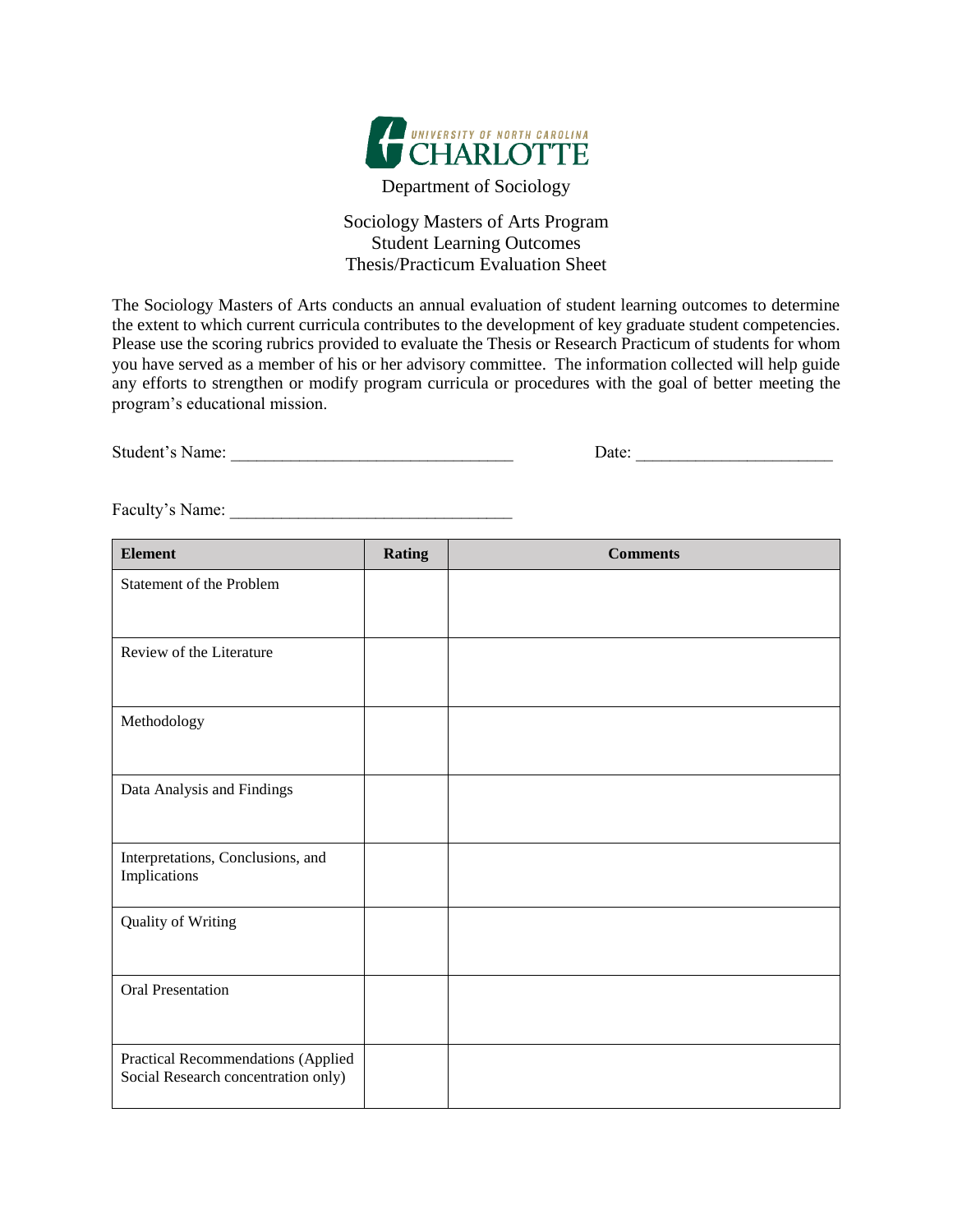

## **Sociology STUDENT LEARNING OUTCOMES 1-4 SCORING RUBRIC**

## **Sociology Thesis/Research Practicum**

| <b>Elements</b>                                                    | <b>Unacceptable</b>                                                                                                                                                                                                                                                                              | Acceptable                                                                                                                                                                                                                                                                                                | <b>Excels/Target</b>                                                                                                                                                                                                                                                                                                                                                                     |
|--------------------------------------------------------------------|--------------------------------------------------------------------------------------------------------------------------------------------------------------------------------------------------------------------------------------------------------------------------------------------------|-----------------------------------------------------------------------------------------------------------------------------------------------------------------------------------------------------------------------------------------------------------------------------------------------------------|------------------------------------------------------------------------------------------------------------------------------------------------------------------------------------------------------------------------------------------------------------------------------------------------------------------------------------------------------------------------------------------|
|                                                                    | (U)                                                                                                                                                                                                                                                                                              | (A)                                                                                                                                                                                                                                                                                                       | (Publishable) (T)                                                                                                                                                                                                                                                                                                                                                                        |
| <b>Statement of the</b><br>Problem (SLO1)                          | No evidence was provided to<br>support the significance of the<br>study. A description of the<br>approach for investigating the<br>problem is not provided or it is<br>incomplete.                                                                                                               | The study is relevant to the<br>field. There is adequate<br>evidence provided to support<br>the significance of the problem.<br>The approach for investigating<br>the problem is appropriate.                                                                                                             | The study has a strong theoretical<br>or practical basis and the findings<br>either can be generalized to other<br>populations or offer important<br>insights into the issue or problem<br>being studied. Abundant and<br>compelling evidence was provided<br>to support the significance of the<br>study. The proposed work has the<br>potential to make a significant<br>contribution. |
| <b>Review of</b><br>Literature (SLO1)                              | The material reviewed is not<br>relevant to the goals/focus of the<br>study. The material reviewed is<br>out of date, omits seminal work,<br>or is insufficient. The quality of<br>the material reviewed is marginal<br>or not appropriate for scientific<br>research.                           | The introduction is well<br>organized, integrates findings<br>from several sources. The<br>review is thoughtful and<br>provides clarification of the<br>area of study and supports the<br>chosen methodology. Articles<br>are relevant, timely, and<br>seminal, coming primarily from<br>primary sources. | Extensive review that includes<br>summaries, synthesis, and<br>critiques of rigorous evidence-<br>based sources. The review<br>provides strong support for the<br>aims of the project and the<br>research design and methodology<br>selected.                                                                                                                                            |
| Methodology<br>(SLO2)                                              | Significant aspects of the design<br>and methodology are<br>inappropriate for the problem<br>under study. The discussion of<br>reliability and validity of<br>measurement is omitted,<br>insufficient, or inaccurate.                                                                            | The design and methodology<br>are appropriate. The<br>discussion of reliability and<br>validity of measurement is<br>correct and sufficient, with<br>problems having been<br>identified.                                                                                                                  | Study design and methodology are<br>appropriate and represent the<br>quality necessary for publication in<br>a peer-reviewed journal. The<br>reliability and validity of<br>measurement are clearly<br>described.                                                                                                                                                                        |
| Data Analysis and<br><b>Findings (SLO2)</b>                        | The analyses are not appropriate<br>or accurately described. Major<br>errors in data analyses or<br>reporting of findings were made.<br>Inappropriate interpretation of<br>the results.                                                                                                          | The analyses are reported and<br>accurately described. Few<br>errors in data analyses and<br>reporting of findings.<br>Maintains distinctions between<br>data and interpretations.                                                                                                                        | Reports data analyses with a level<br>of clarity and accuracy necessary<br>for publication in a refereed<br>journal or other publication outlet.                                                                                                                                                                                                                                         |
| Interpretations,<br>Conclusions, and<br><b>Implications (SLO1)</b> | Draws unrelated, inaccurate, or<br>overstated conclusions. Stated<br>limitations of the study are<br>inaccurate or insufficient.<br>Implications for future research<br>and practice are either omitted,<br>insufficient, or unrelated to the<br>findings or to the limitations of<br>the study. | Draws accurate conclusions<br>from the data. Stated<br>limitations of the study are<br>appropriate. Implications for<br>future research and practice<br>are thoughtful and<br>appropriately related to the<br>findings and/or the limitations<br>in the study.                                            | Conclusions are accurate,<br>appropriately linked to the<br>problem and methodology.<br>Implications for practice and<br>future research are compelling in<br>their potential applications.<br>Conclusions add to the knowledge<br>base and are insightful in their<br>implications for further study.                                                                                   |